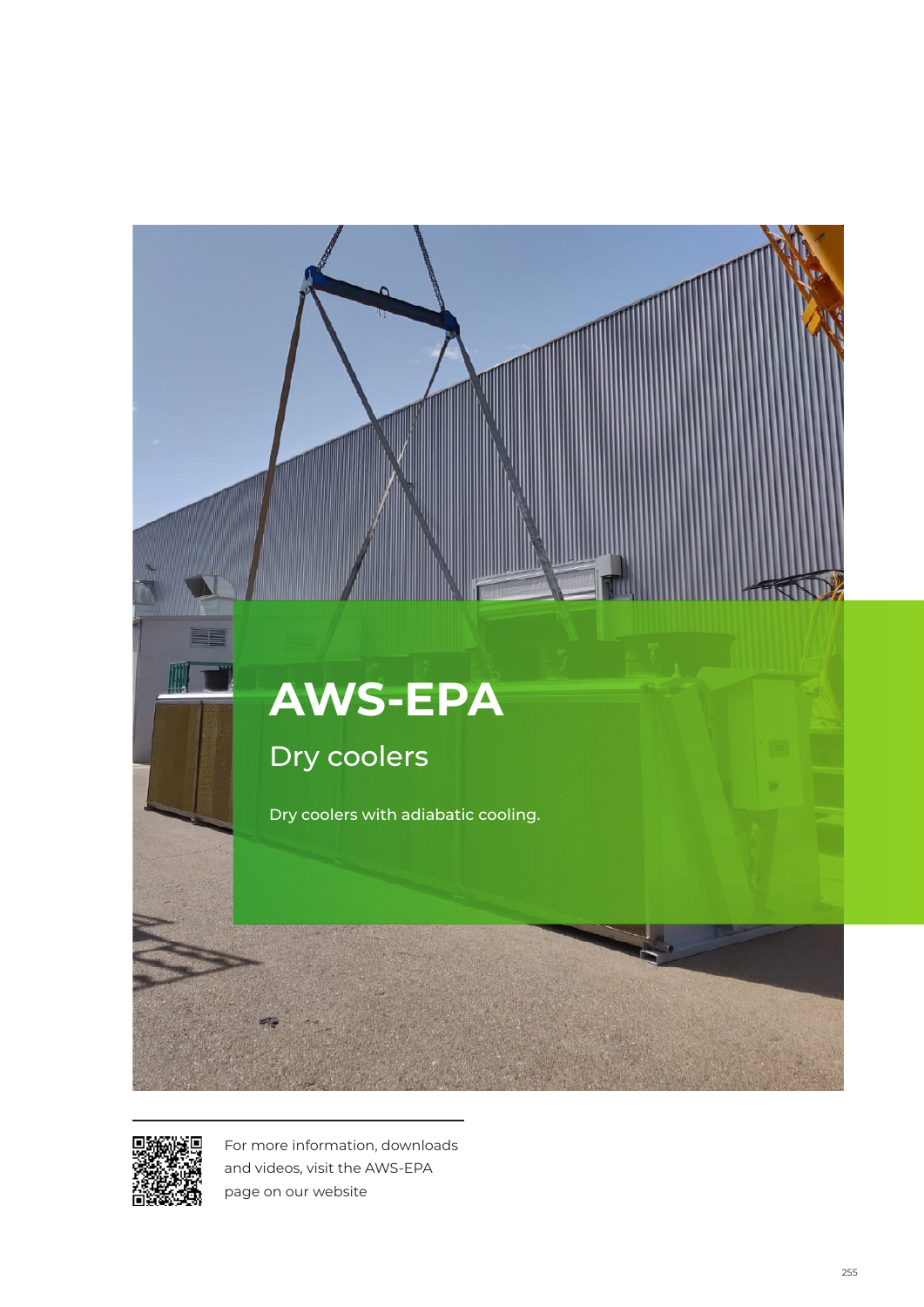# Dry Coolers



## **AWS-EPA Adiabatic Dry Coolers**

The Mark AWS-EPA adiabatic series is a range of Dry Coolers with an integrated adiabatic precooler. This pre-cooling system is used to cool ambient air before it enters the coil, thereby ensuring an increase in cooling capacity and large energy savings.

The adiabatic dry coolers allow to obtain the following temperatures in the heat exchanger:

- DRY AREAS: 15°C below the maximum outside temperature.
- MEDIUM AND WET AREAS: between 10ºC and 5ºC below the maximum outside temperature.

Water temperature target: 28-32ºC.

The chassis and housing are fully protected with a paint layer with a high corrosion resistance that offers maximum weather resistance. The parts are each coated in RAL 9002 prior to assembly.

### **Product features**

- Energy saving
- Water saving
- High efficiency evaporation
- Maintenance friendly
- Environmentally friendly
- Legionella proof
- Good controls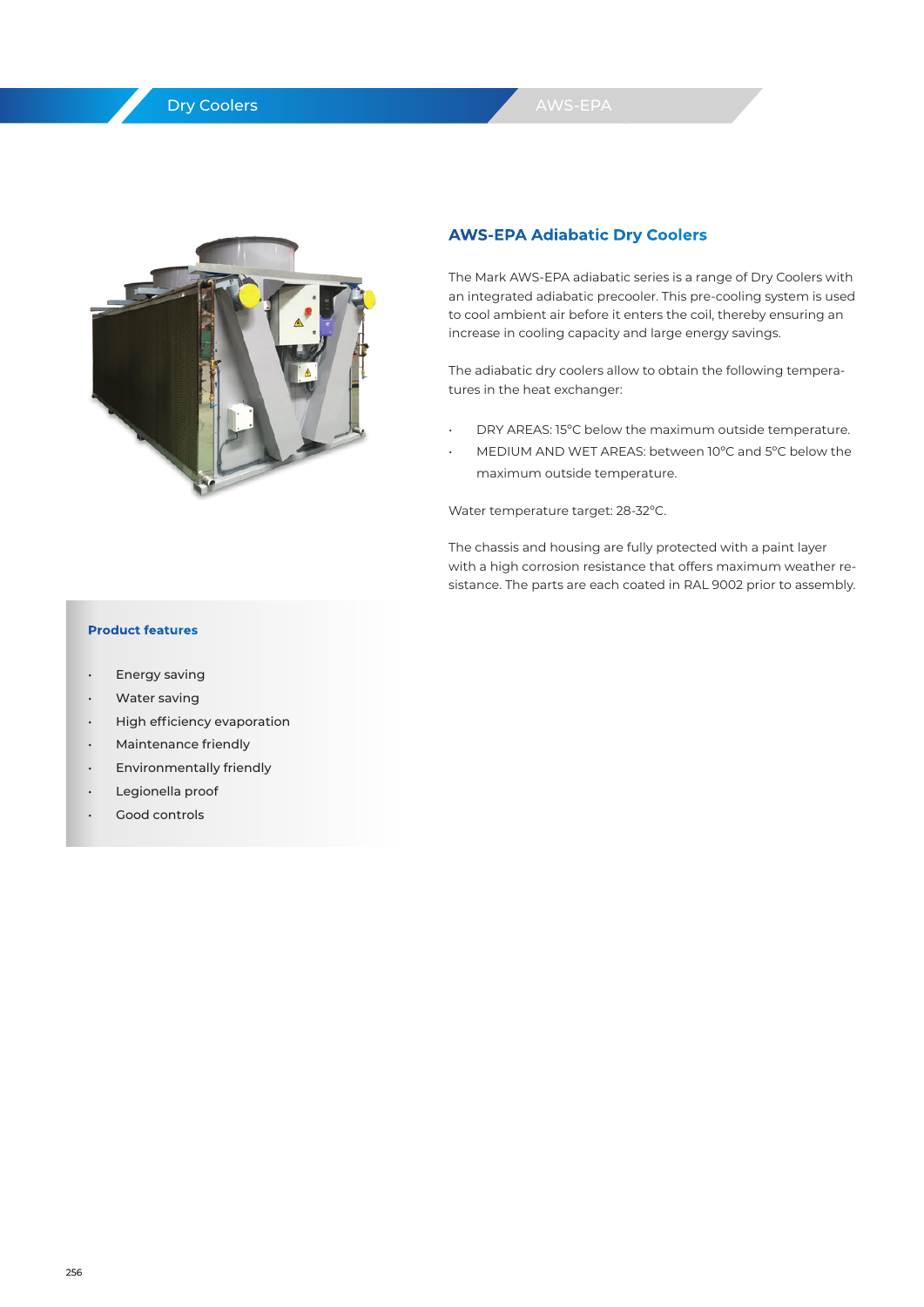# **Dimensions AWSN-EPA**





AWSN-EPA series - Ø 910 mm fans - standard version

| Type               | Number of<br>fans | Surface        | Internal<br>volume | $\overline{A}$ | $\overline{B}$ | IC.  | D    |
|--------------------|-------------------|----------------|--------------------|----------------|----------------|------|------|
|                    |                   | m <sup>2</sup> | dm <sup>3</sup>    | mm             | mm             | mm   | mm   |
| AWSN-EPA-52E-A/B/C | $\mathcal{P}$     | 868            | 134                | 3118           | 2230           | 2421 | 1200 |
| AWSN-EPA-53E-A/B/C | 3                 | 1302           | 202                | 4318           | 2230           | 2421 | 1200 |
| AWSN-EPA-54E-A/B/C | 4                 | 1736           | 270                | 5518           | 2230           | 2421 | 1200 |
| AWSN-EPA-55E-A/B/C | 5                 | 2170           | 337                | 6718           | 2230           | 2421 | 1200 |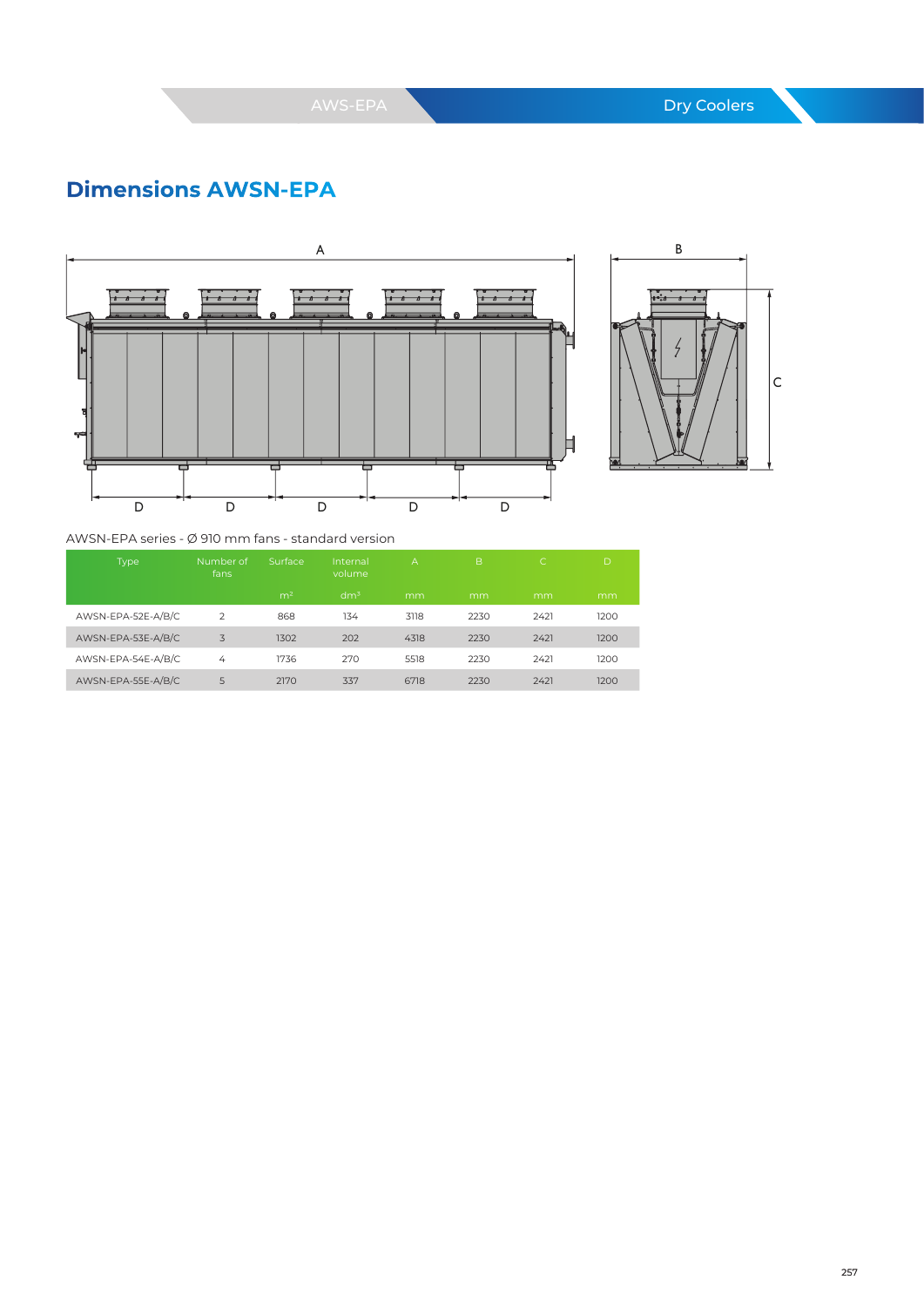# **Technical information AWSN-EPA**

#### AWSN-EPA series - Ø 910 mm fans - standard version - Dry Environments

| Type           | ~ 400v/50 Hz Connection |           |               |                      |       |            |        |  |
|----------------|-------------------------|-----------|---------------|----------------------|-------|------------|--------|--|
|                | Capacity                | Mass flow | Pressure drop | Power<br>consumption | Sound | Connection | Weight |  |
|                | kW                      | $m^3/h$   | kPa           | kW                   | dB(A) | Ø          | kg     |  |
| AWSN-FPA-52F-A | 209                     | 36        | 36            | 8                    | 58    | 2"1/2      | 1390   |  |
| AWSN-FPA-53F-A | 314                     | 54        | 39            | 12                   | 60    | 2" 1/2     | 1920   |  |
| AWSN-FPA-54F-A | 424                     | 73        | 77            | 16                   | 61    | 3"         | 2690   |  |
| AWSN-FPA-55F-A | 517                     | 90        | 29            | 20                   | 62    | 3"         | 3120   |  |

Water inlet T = 35 °C. Water outlet T = 30 °C.

### AWSN-EPA series - Ø 910 mm fans - standard version - Medium Environments

| Type           | " 400y/50 Hz Connection |           |               |                      |       |                 |        |  |  |
|----------------|-------------------------|-----------|---------------|----------------------|-------|-----------------|--------|--|--|
|                | Capacity                | Mass flow | Pressure drop | Power<br>consumption | Sound | Connection      | Weight |  |  |
|                | kW                      | $m^3/h$   | kPa           | kW                   | dB(A) | Ø               | kg     |  |  |
| AWSN-FPA-52F-A | 154                     | 27        | 25            | 8                    | 58    | 2"              | 1380   |  |  |
| AWSN-FPA-53F-A | 231                     | 40        | 31            | 12                   | 60    | 2 <sup>11</sup> | 1910   |  |  |
| AWSN-FPA-54F-A | 313                     | 54        | 49            | 16                   | 61    | 2"1/2           | 2615   |  |  |
| AWSN-FPA-55F-A | 379                     | 66        | 22            | 20                   | 62    | 2"1/2           | 3005   |  |  |

Water inlet T = 35 °C. Water outlet T = 30 °C.

#### AWSN-EPA series - Ø 910 mm fans - standard version - Wet-Coastal Environments

| Type           | ~ 400v/50 Hz Connection |                   |               |                      |       |                 |        |  |  |
|----------------|-------------------------|-------------------|---------------|----------------------|-------|-----------------|--------|--|--|
|                | Capacity                | Mass flow         | Pressure drop | Power<br>consumption | Sound | Connection      | Weight |  |  |
|                | kW                      | m <sup>3</sup> /h | kPa           | kW                   | dB(A) | Ø               | kg     |  |  |
| AWSN-FPA-52F-A | 81                      | 14                | 30            | 8                    | 58    | 1"1/2           | 1370   |  |  |
| AWSN-FPA-53F-A | 120                     | 21                | 29            | 12                   | 60    | 1" 1/2          | 1895   |  |  |
| AWSN-FPA-54F-A | 164                     | 29                | 47            | 16                   | 61    | 2 <sup>11</sup> | 2440   |  |  |
| AWSN-FPA-55F-A | 202                     | 35                | 34            | 20                   | 62    | 2 <sup>11</sup> | 3005   |  |  |

Water inlet T = 35 °C. Water outlet T = 30 °C.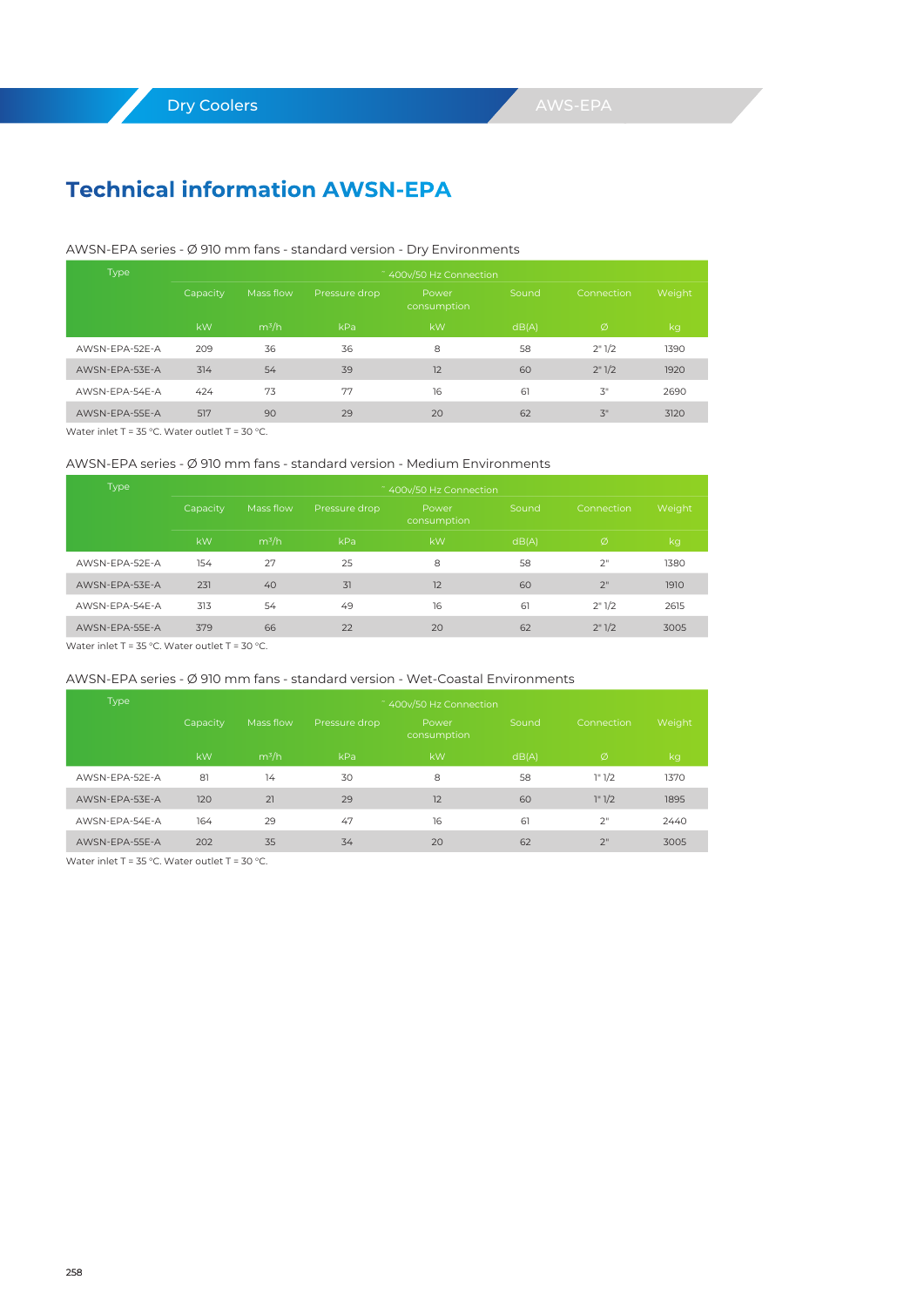# **Dimensions AWSD-EPA**





### AWSD-EPA series - Ø 910 mm fans - standard version

| Type                | Number of<br>fans | Surface        | Internal<br>volume | А    | B    | C.   | D    |
|---------------------|-------------------|----------------|--------------------|------|------|------|------|
|                     |                   | m <sup>2</sup> | dm <sup>3</sup>    | mm   | mm   | mm   | mm   |
| AWSD-EPA-56F-A/B/C  | 6                 | 2338           | 293                | 4468 | 2837 | 2715 | 1250 |
| AWSD-EPA-58F-A/B/C  | 8                 | 3117           | 391                | 5718 | 2837 | 2715 | 1250 |
| AWSD-EPA-510F-A/B/C | 10                | 3896           | 488                | 6968 | 2837 | 2715 | 1250 |